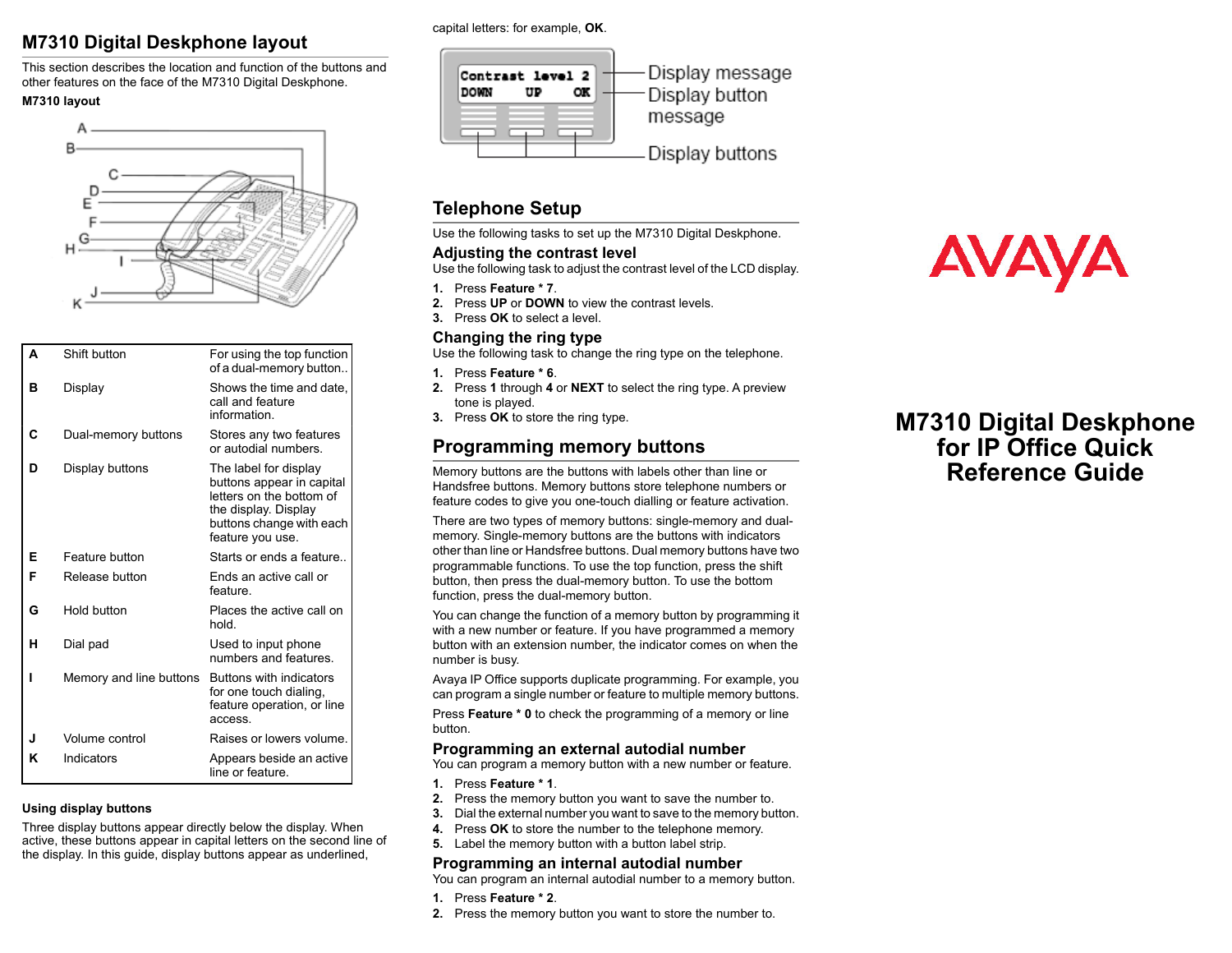- **3.** Dial the extension you want to save to the memory button. If a valid extension is entered, the number is automatically saved to the memory button.
- **4.** Label the memory button with a button label strip.

**Programming a feature code — method 1** You can program a feature code to a memory button.

| Feature                      | <b>IP Office</b><br><b>Standard</b><br><b>Version</b> | <b>IP Office Quick Version/</b><br><b>PARTNER Version/Norstar</b><br><b>Version</b> |
|------------------------------|-------------------------------------------------------|-------------------------------------------------------------------------------------|
| Personal<br>Speed Dial       | Feature 0,<br>*00 to *99                              | #80 to #99 (also Feature *4,<br>80 to 99).                                          |
| System<br>Speed Dial         | Feature 0,<br>001 to 999                              | Feature 0, 600 to 699                                                               |
| Ring Again<br>(Set/Clear)    | Feature 2 /<br>Feature #2                             | AutCB works on phones with<br>soft keys.                                            |
| Conference                   | Feature 3                                             | Feature 3                                                                           |
| Forward All<br>On/Off        | Feature 4 /<br>Feature #4                             | Feature 4 / Feature #4                                                              |
| Last Number<br>Redial        | Feature 5                                             | Feature 5                                                                           |
| Page                         | Feature 60                                            | Prefix * to the extension/<br>group number.                                         |
| Retrieve<br>Messages         | Feature 65<br>or Feature<br>981                       | 777 (own mailbox) or 778<br>(mailbox select)                                        |
| Dial Voice<br>Call           | Feature 66                                            | Prefix * to the extension/<br>group number.                                         |
| Priority Call                | Feature 69                                            | Not supported                                                                       |
| Transfer                     | Feature 70                                            | Feature 70                                                                          |
| Call Park                    | Feature 74                                            | Transfer call to own<br>extension number.                                           |
| Call Unpark                  | Feature #74<br><park slot<br="">ID &gt;</park>        | 6 <extension number<br="">(whoever parked the call)&gt;</extension>                 |
| Call Pickup<br>Group         | Feature 75                                            | 66 <pickup group="" number=""></pickup>                                             |
| <b>Direct Call</b><br>Pickup | Feature 76                                            | 6 <extension number=""></extension>                                                 |
| Do Not<br>Disturb On/<br>Ωff | Feature 85 /<br>Feature #85                           | Feature 85 / Feature #85                                                            |
| Group Listen<br>On/Off       | Feature<br>802/<br>Feature<br>#802                    | Not supported                                                                       |
| Call Log                     | Feature 812                                           | Feature 812                                                                         |
| <b>Button</b><br>Inspect     | Feature *0                                            | Use button programming.                                                             |
| Speed Dial<br>Button         | Feature *1                                            | Use button programming:<br>Auto Dial - Other                                        |

| <b>Feature</b>                    | <b>IP Office</b><br><b>Standard</b><br><b>Version</b> | <b>IP Office Quick Version/</b><br><b>PARTNER Version/Norstar</b><br><b>Version</b> |
|-----------------------------------|-------------------------------------------------------|-------------------------------------------------------------------------------------|
| Internal Auto Feature *2<br>Dial  |                                                       | Use button programming:<br>Auto Dial - Intercom                                     |
| Button<br>Programmin<br>g         | Feature *3                                            | Feature *3                                                                          |
| Store a<br>Personal<br>Speed Dial | Feature *4                                            | Feature *3, Feature *480 to<br>*499.                                                |
| Ringer<br>Sound                   | Feature *6                                            | System Admin function only                                                          |
| Contrast                          | Feature *7                                            | Feature *7                                                                          |
| Ring Volume Feature *80           |                                                       | Feature *80                                                                         |
| Enbloc<br>Dialing On/<br>Off      | Feature *82                                           | Not supported Hot dial only.                                                        |

#### **1.** Press **Feature \* 3**.

- **2.** If prompted for a security code, enter your Hotdesking Login password.
- **3.** Press the memory button you want to save the feature to.
- **4.** Press **Feature** and enter the feature code. The feature code is automatically stored to the memory button.
- **5.** Label the memory button with a button label strip.

#### **Programming a feature code — method 2**

You can program a feature code to a memory button.

- **1.** Press **Feature \* 3**.
- **2.** If prompted for a security code, enter your Hot Desking Login password.
- **3.** Scroll (using the "**>>>**" softkey or Volume Up/Down) through the features list to find the feature you want to save to a button
- **4.** Press **Selct** or **HOLD** at the feature you want to program.
- **5.** Press the memory button you want to save the feature to.
- **6.** If prompted with the existing programming on this button, press **Repla** or **HOLD** to program the button. Press **Back** or dial-pad '**0**' to cancel without saving the programming, and return to the selected feature.
- **7.** Repeat steps 3 through 6 for each additional button you want to program. Press **Rls** when finished.
- **8.** Label the programmed button with a button label strip.

#### **Resetting memory buttons to default feature code programming**

You can return all programmed feature buttons on your phone to the default feature programming for your phone model.

- **1.** Press **Feature \* 3**.
- **2.** If prompted for a security code, enter your Hot Desking Login password.
- **3.** Press **\*** twice.
- **4.** Press **Prog** or **Hold** to return all feature buttons to the system defaults.
- **5.** Label the programmed button with a button label strip.

# **AVAYA**

# **M7310 Digital Deskphone for IP Office Quick Reference Guide**